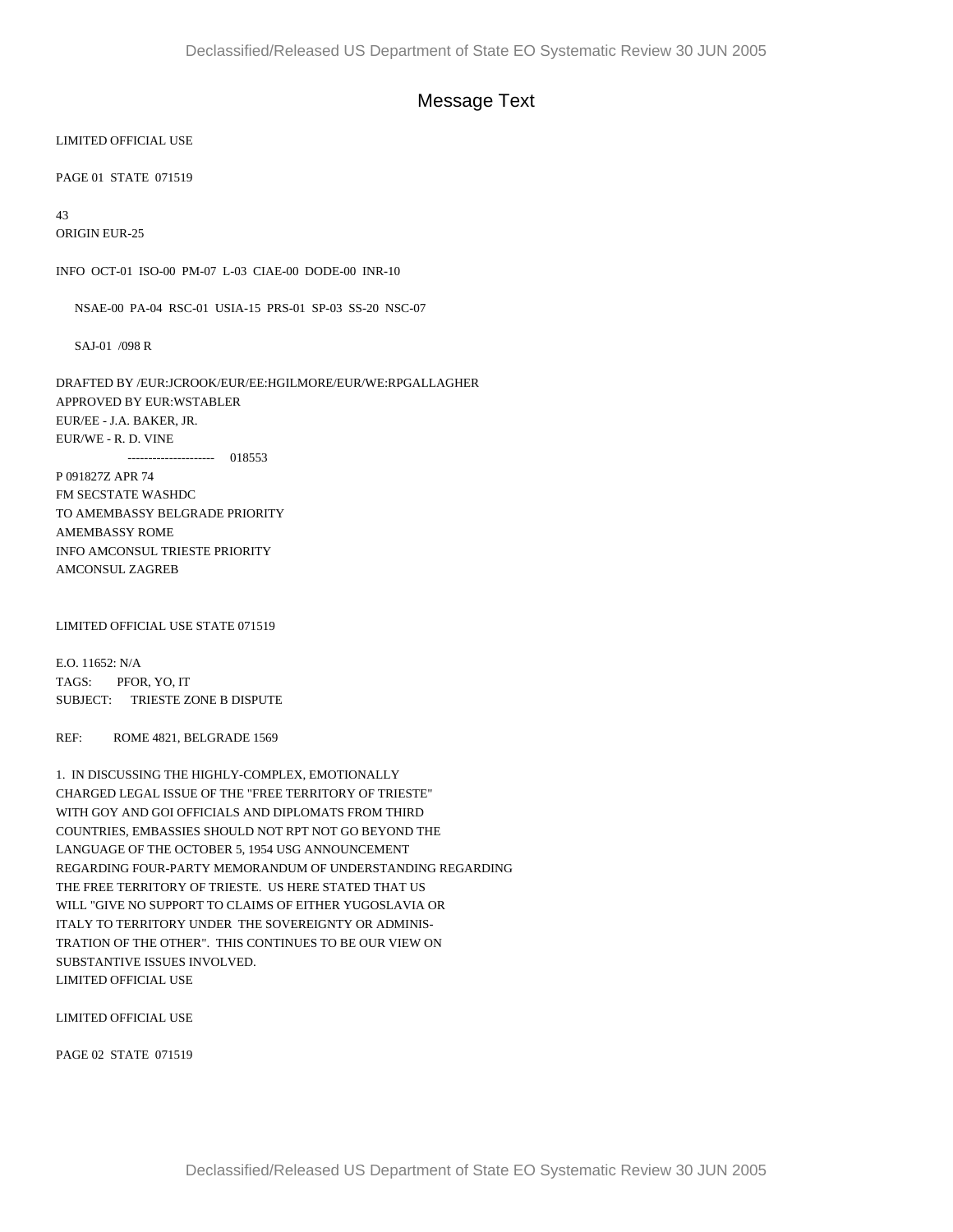2. THE CITY OF TRIESTE IS INCLUDED WITHIN THE BOUNDARIES OF THE "FREE TERRITORY OF TRIESTE" AS DEFINED IN THE 1947 ITALIAN PEACE TREATY. CONSEQUENTLY THE FORMULATION "THE DISPUTE REGARDING THE FORMER FREE TERRITORY OF TRIESTE, NOT THE CITY" (BELGRADE 1569) IS MISLEADING, AND SHOULD NOT BE USED. IF ASKED TO FURTHER EXPLAIN THIS FORMULATION, EMBASSY BELGRADE SHOULD INDICATE PRESS RELEASE REFERS TO CURRENT ITALY-YUGOSLAV DISPUTE REGARD-ING THE "AREA OF TRIESTE". THIS LANGUAGE IS SUFFICIENTLY

IMPRECISE NOT RPT NOT TO COMMIT US TO A PUBLIC POSITION CONCERNING THE LEGAL STATUS OF THE FREE TERRITORY OF TRIESTE, AND DOES NOT SUGGEST THAT WE RECOGNIZE THE EXISTENCE OF ANY QUESTION REGARDING THE STATUS OF THE CITY OF TRIESTE.

3. USE OF THE ADJECTIVE "FORMER" TO MODIFY THE PHRASE "FREE TERRITORY OF TRIESTE" SHOULD BE AVOIDED. BEGIN FYI PERMANENT LEGAL REGIME FOR GOVERNANCE OF FREE TERRITORY OF TRIESTE CONTEMPLATED BY 1947 TREATY OF PEACE WITH ITALY WAS NEVER FULLY IMPLEMENTED. HOWEVER, 1954 MEMORANDUM OF UNDERSTANDING BETWEEN US, UK, ITALY AND YUGOSLAVIA DID NOT TERMINATE JURIDICAL STATUS OF FREE TERRITORY. 1954 MEMORANDUM PROVIDED FOR TERMINATION OF US-UK MILITARY GOVERNMENT OF ZONE A AND SUBSTITUTION OF ITALIAN CIVIL ADMINISTRATION, AND SIMILAR TERMINATION OF YUGOSLAV MILITARY GOVERNMENT AND SUBSTITUTION OF YUGOSLAV CIVIL ADMINISTRATION IN ZONE B. CONTINUING LEGAL CHARACTER OF FREE TERRITORY OF TRIESTE WAS NOT RPT NOT AFFECTED. END FYI.

RUSH

LIMITED OFFICIAL USE

NNN